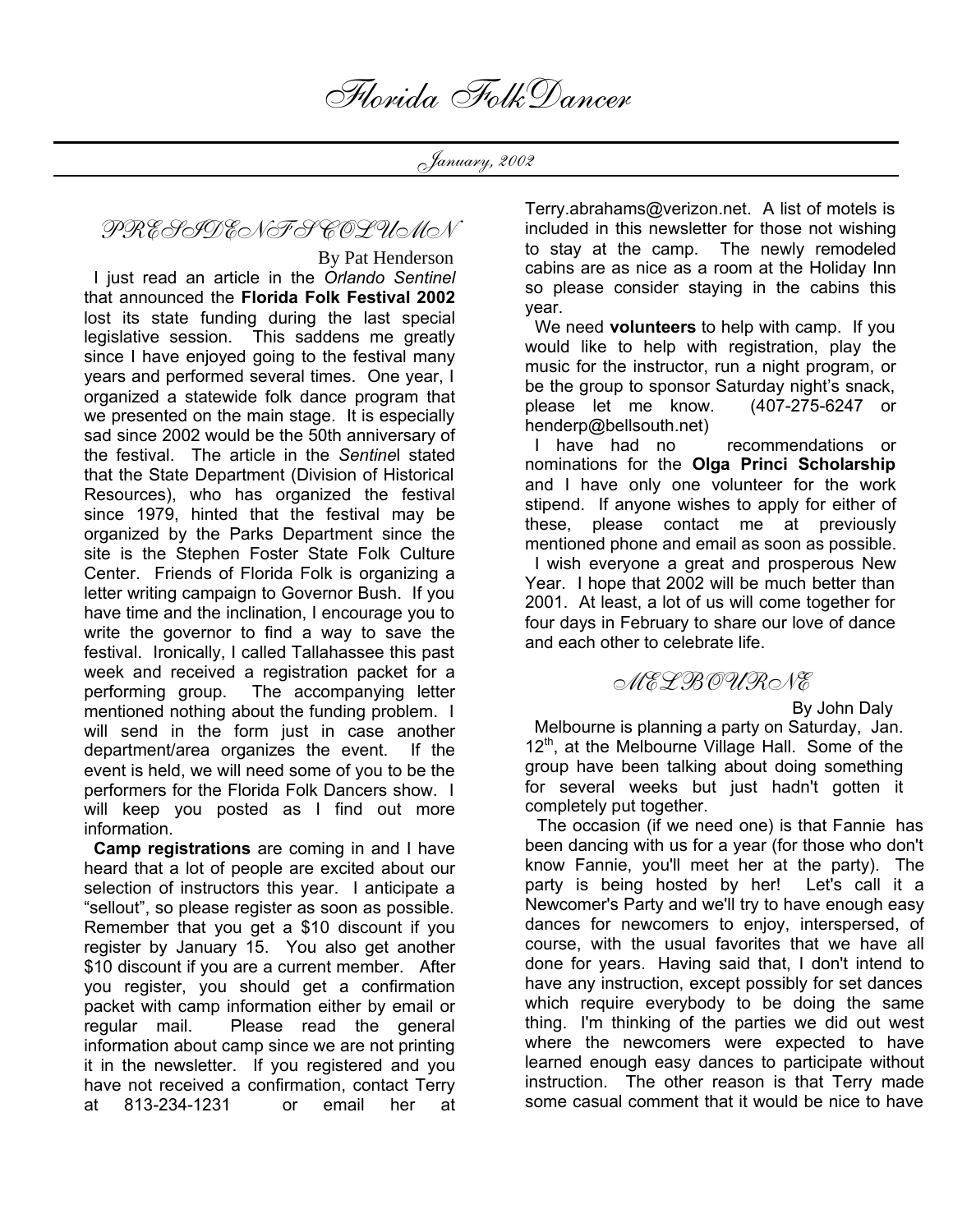a party between Fall Fling and Camp and this is a great opportunity.

 I don't want this to be a clone of Fall Fling, but there aren't too many possible variations on the dance party theme. We'll start dancing at 11:00 and bring in platters for a light lunch about noon. We'll keep snacks about during the afternoon. Hopefully enough people will want to dance into the evening, and if so we'll bring in something for supper and then just keep dancing.

 Hopefully you still have the map from Fall Fling, it's the same location and driving directions. If you don't still have the map, probably the quickest source would be the web page, I think it's still there from the Fall Fling publicity.

 This will be our treat. We will provide lunch and light snacks. Sometime during the afternoon we'll see how many people want to stay for supper. If someone has a special potluck contribution they want to bring, then please do so. But we do plan to have enough without expecting people to bring potluck.

So that's the plan. John

## T-SHIRT WINNERS

These ladies are anxious to attend this year's spectacular Florida Dance Camp: they were the first camp registrants and will each get a free tshirt. **Joy Herndon** and **Juanita Schockey,** congratulations!

## GAINESVILLE

By Raluca Rosca (The Editor wishes to apologize for the lateness of

the inclusion of this article.)

Greetings from the lost group!

 Oops, we've done it again--the Gainesville group missed a fabulous Fling and has only Murphy's law applied to event scheduling as an excuse. No, we didn't go to Jacksonville for the Florida-Georgia game ( as half of this fair city of ours did) --instead we went to the "Mata Hari" dance show (a production of the local professional company ' Dance Alive' , featuring not only classical ballet, Indian dance, tango, waltz numbers, but also the stage set by our own Balkan-dancer-in-residence Margaret Tolbert!). The last time that Margaret designed a set for Dance Alive, the show was 'Dracula' in which

folkdancers were on the stage doing 'Hora de la Gorj'. We promise to try hard for the next one...

We have to add in our defense that the Sunday after Fling we performed for the Gainesville Downtown Arts Festival. This is the first time we danced for this annual event in some ... years, and we have to report a fair success! 12 people (including 3 recruits, properly trained--welcome to the group Amy, Nicole, Laura!) did one or more of Baso, Cetvorka, Sabrali se Sabrali, Keciko. The audience was very appreciative and (surprise!) even joined us in An Dro Retourne (remember that one? - the funky music arrangement, sheep-counting Briton dance taught by France Moreau in 1999 at the President's Day camp). I have to mention here six year-old Olya, who inherited her parents' passions--she promises to be a dancer like her mom and a photographer like her dad (I'll let you know who took better pictures of our group dancing—she or I). Other ethnic numbers featured in the Festival were the local Morris Dancers ( all bells on green costumes in a lively program), the local 'lost and found' Greek dance group 'Parnasus' ( all dressed up in impressive 'original copies of authentic costumes' but rarely if ever dancing at the local Greek festivals and fund-raising events) and an African drums band, joined by four dancing members (who made everything but stones and booths to move).

 What else should I mention? We are welcoming a sudden demand that keeps us dancing/teaching on campus and in the community and we hope to get some 'young blood' out of it. Dancing in Norman Gym is as good as ever, stop by if you are in Gainesville on Mondays or Fridays. In October we had such a pleasant guest in the person of Andy Pollock--an announced visit would have brought more 'serious dancers' in the gym, but we hoped he enjoyed our dancing company anyhow.

 Anything else? Well, yours sincerely defended her dissertation on a tongue-breaking topic on October 25, celebrated for three days with eccentric circles of friends, and is in the job market ever since. If you see in the Classifieds ' Young fearful dancer needs teaching job; associated folkdance group a must', this is my ad. Now seriously, any tip on an opening or contact in your local higher education institution would be GREATLY appreciated. I can teach basic engineering courses ( Statics, Dynamics, Physics with vectors and such ) or any level of math.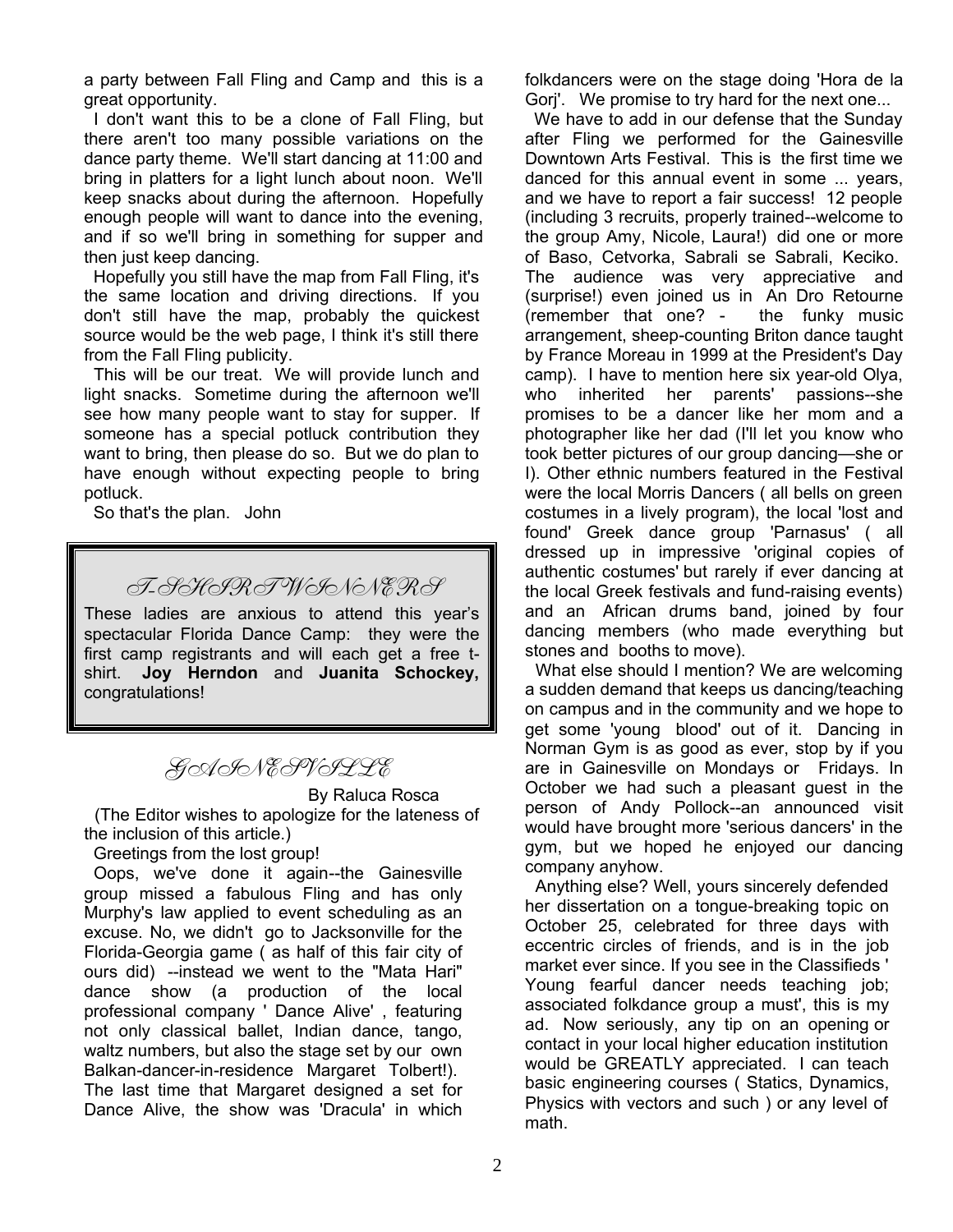December came with all kind of gifts: great workshop news (Lia and Theodor Vasilescu for Florida Camp, Nicolas Hilferink for Rang Tang, should I call 'hurray for Romanian dance' in here?), a performance for Shands Hospital holiday show arranged by Shelley (imagine Keciko done in the hospital main atrium, trying to face the audience without kicking the piano-- it surely got more attention than the carols sing-along). It came with my commencement ceremony (Julieta managed to be two places almost at once-- first producing zurna-like sounds when I was crossing the stage, then dancing with the group for the Solstice festival!), preceded by an enjoyable Friday dance in star/lamplight in front of Norman Gym (this one to be repeated on January 4th). It came with surprise gifts for my graduation (including Dr Seuss's 'Oh, the places you'll go'- one good medicine for post-graduation blues). So... here I stay, curious what January will bring.

 On this Bavno Oro tune let me wish you 'Happy assorted holidays' ! Raluca (a.k.a. Dr. Rosca at the same (352) 846 -5487). rarosca@ufl.edu



By Thekla Kahn

We thought you should know the venue of our April 6 & 7, 2002 Israeli Dance Workshop led by Don Schillinger! It's a really neat place, just off I-75. The Longwood Park, 6050 Longwood Run Blvd, is a county facility and easy to reach. There is lots of space for parking and a good floor, although not wood. You will reach it from I-75 exit 40, (University Parkway) go West to Longwood Run (light) turn left until you see a sign on right side of road. We know that there's some time yet, but we would love to hear from you. Send your check to Nancy Wilusz at 3880 Poinier Ct, Sarasota, FL 34232. For any questions you can e-mail me at warka@home.com

 In the meantime we are dancing some of Don's dances at our Wednesday night sessions. We have had some very exciting visitors from all over the US! Visitors are coming, no matter what the Press states! A Happy New Year to all, and Happy Dancing!

## **ROMANIA**, part 1

by Carol McGinn (words in italics are Romanian words)

**DESCRIPTION**: Romania is roughly circular, bordered by the Black Sea to the east, and the Danube River and Bulgaria to the south, Yugoslavia to the southwest, Hungary to the northwest, and Ukraine to the north. Moldova/Moldavia, formerly united with Romania, has been independent since 1991, lies to the northeast.

 The capital of Romania since 1861 and largest city is Bucharest. It was the capital of Wallachia in 1698. Major languages are Romanian and Hungarian. There are also many people of German descent. Major religion is Eastern Orthodoxy.

 Romanian, written in Cyrillic, is based on Latin with influences from French, Greek, Slav and Turkish. Romanian sounds similar to Italian, French, or Spanish. Romania is a little smaller than Wyoming or Oregon and a little larger than Utah; over twice the size of Hungary; over twice the size of Florida. Contains about 24 million people.

**ROMANIAN FLAG:** In 1859 Wallachia and Moldavia joined and became Romania in 1861. Wallachia's colors were blue and yellow; Moldavia's colors were blue and red. The Romanian flag took its present form in 1866 with equal blue, yellow and red vertical stripes, similar to the French tricolor.

**DANCE**: Romanian folk dance (*Jocuri*), songs and clothing/costumes differ from region to region due to the historical differences that divide the country into regions. Villages were self sufficient and isolated in the earliest years, and traditions evolved that were specific to each village.

 Traditional folk dances do not have a definite date of creation. Tradition handed down the dances to the next generation. Dances changed. Every good dancer tends to have a personal imprint he/she gives to a dance, a variation. Younger people dance with more energy, more precise movements, more unity. Older dancers may not lift the knee as high or jump and hop with the energy of others, but perhaps they enjoy the dance more, or feel more community spirit with the other dancers.

 Dance descriptions of any old dance are rare. Folk dances were an integral part of village life and celebrations: weddings, births, christenings, deaths; holidays; arrival of spring, harvest time,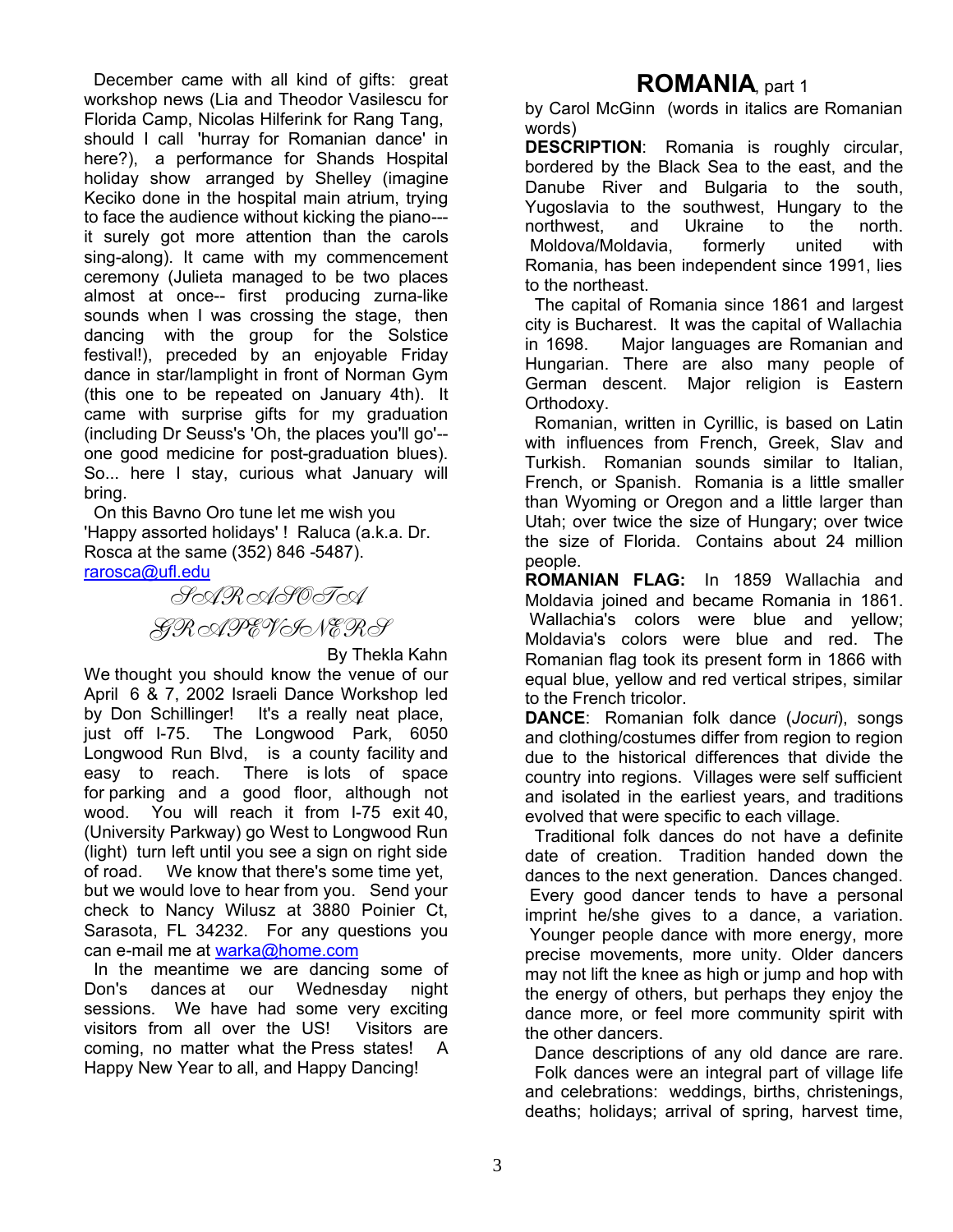market day; insuring the continuation of life; fertility of people and the soil, rain, good weather. **REGIONS and DANCES**: There are several areas of Romania: Transylvania, Wallachia or Walachia, Moldavia (separate from Moldova, which is an independent country), Dobroja or Dobrogea, Bucovina, Banat and Oltenia. Only Banat, Transylvania and Moldavia appear on maps I found, along with names of 40 states/provinces.

 *Hora* is danced all over Romania, in a closed circle (rarely open), by men and women, holding hands. *Sirba* is also danced all over Romania, in an open circle (sometimes closed), by men and women, with small jumps, shoulder hold.

**WALLACHIA and MUNTENIA** - in the south part of Romania. Bucharest/ *Bucuresti*, the capital, is here. Produces corn, sunflowers, wheat and other grains; farmland, vineyards and orchards. Contains many resorts and beautiful scenery and oil fields.

 *Sirba* and *Hora* originated here. *Brau* (girdle) dance was done by men only, but now done by both men and women. Dances show Transylvanian and Bulgarian influences. Dances done by men and women, groups, open or closed circle, married and unmarried, boys and girls. There are some couple dances. Dances are fast, with lots of stamping, complicated footwork, virtuoso dance steps, shoulder or waist (belt?) hold. There is no hand slapping on the legs. Arm movements reflect Bulgarian influence.

**DOBROGEA/DOBRUJA** - the flattest part of Romania. Lies between the Danube River in the south and the Black Sea in the east. Contains farms, spas, beaches. The north third is marshes, fishing towns and an important wildlife sanctuary.

**TRANSYLVANIA** - The central area containing the Transylvanian Alps or southern Carpathian Mountains which are horseshoe shaped, surrounding the Transylvanian plateau and easily crossed. Varies from 3,000 to 6,000 ft. or 914 - 1829 meters. Many Hungarians and Germans live there.

 Usually couple dances and danced in groups of three dances, one after another. *Invirtita, Hategana, Hora.* some special women's dances with singing. Also *Calusar* which is danced at Christmas and New Year's. *Breaza*, a lively syncopated dance, found in SE Transylvania and the lower Danube, originally from shepherd dances, danced in pairs, often in a circle.

**MOLDAVIA and BUCOVINA** - In the northeast and north central part of Romania. Bordered by Ukraine on the north. Bucovina is a small area in the north, where the *Bristrita* River, 5 yards side, cut a gorge 1,000 feet deep. MOLDOVA is now a separate country on the eastern border of Romania, a former satellite of the USSR.

 MOLDAVIA - Polish dances (*trilesesti*). Dance usually slower and more calm than in Oltenia and Wallachia. Music exhibits a steady rhythm.

**BANAT and OLTENI**A - Banat is in the western part of Romania, between Yugoslavia and Transylvanian Alps. OLTENIA lies between Transylvania and Wallachia. Also home to Hungarians, Germans (Swabians), Serbs, though most are Romanians.

BANAT - Men's dances predominate, though there are some for couples. Leaps on one foot, complex steps. Music is melodious. Couples face, holding hands and go under arch of another couple. Men whirl around the women. OLTENIA - dances are divided into 2 areas: (1) sub Carpathian, influenced by Transylvania and (2) Danube lowlands, influenced by Bulgaria. There are men's dances (*Brau or Brui*), women/girl dances, and mixed group dances.

 Men and women usually dance side by side. Dances for 2 or 3 are rare and found mostly in the mountains. Men's dances are mostly in lines, basket or waist hold, with fast, intricate, fluid footwork. There are many crossing steps in place, fast twisting of the body, single and double crossing of the feet, heel taps, rhythmic running, all done on the balls of the feet. Dancers shout frequently. Men's dances are found all over Oltenia, esp. near Danube.

 *Hora, Briu, Rustemule, Alunelul, Trei pazeste.* Dances named for flowers: *tranafirul* (rose), *busuiocal* (basil); for animals: *ariciul* (hedgehog), *vulpea* (fox), *birsancuta* (lamb); for objects: *itele* (thread), *troaca* (trough); for women's names: *Ileana, Radurianca, Simiana.*

Dance done for performance may be based on traditional dances, but choreographers and professional dancers try to create spectacular effects and win a completion. One is not superior to the other, but do not mistake one for the other.

### **MUSIC**

Romanian musical instruments include pan pipes (*nai*), bagpipes, *caval* (a long shepherd's pipe usually played solo), flute, cymbals, drum (*timbalo*), *cobza* (a kind of lute), violins, small double bass (*gorduna),* and a stringed dulcimer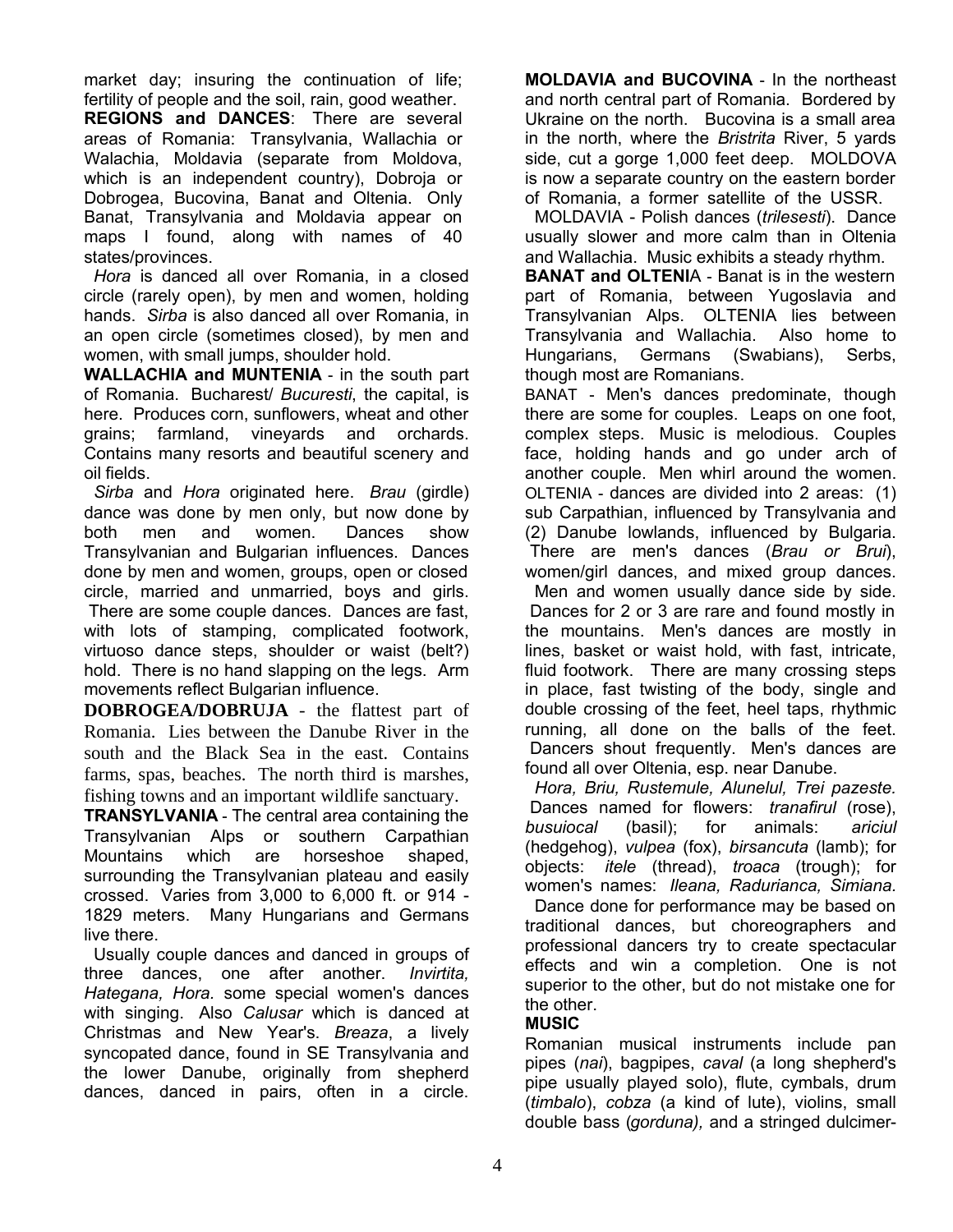like instrument played with padded sticks (*tambal ).*

 Each region has collections of songs, usually sad, called *doine*. These are lyrical songs, allowing for improvisation, express longing, sadness, and rebellion. Music was not written down, but passed from one generation to the next.

 In 1949 the Romanian Communist Government created the Folklore Institute to collect, study and utilize popular music, literature and dance. Folklorists collected material from each region with recording equipment and film. [Perhaps Theodor and Lia Vasilescu can tell us if any of this survives today and is available. Remember Dennis Boxell's movie?] The government also encouraged regional dance and music competitions. Amateur and professional dance companies were financially supported by the government.

**FAMOUS PEOPLE**: Do you have an ominous feeling when you hear the word, "Transylvania?" Vlad Tepes of Bran Castle, near *Brasov*, ruled Wallachia between 1456 and 1462. He was also known as Vlad the Impaler because of a peculiar habit, which makes me queasy to think about. He fought the Turks who also did not fight very nicely and was killed by Turks in 1476. The myth of the vampire, Count Dracula, was created by an Irish novelist, Bram Stoker, in 1897 which could be based on Vlad's peculiarities.

 More recent well-known benign Romanians are Ilie Nastase (tennis), Nadia Comaneci (Olympic gymnast), Georges Enesco (classical composer of "Romanian Rhapsodies"), Eugene Ionesco (playwright), and Constantin Brancusi (sculptor who lived and worked mostly in Paris).

### Bibliography:

A Guide to Central Europe, Richard Bassett, Viking Press, 1987.

Fodor's Eastern Europe: Hungary, Poland, Romania, Slovakia, the Czech Republic and Bulgaria. Fodor's Travel Publications, 1994. Collier's Encyclopedia, Vol. 3, 1997, page 487. Britannica, Vol. 14, 1989, page 582. Folk Costumes of the World, Robert Harrold and Phyllida Legg, Castell Publications, 1999. Romania, Betty Carran, Children's Press, Chicago, 1988.

Romania, Keith Lye, Franklin Watts Publication, London, 1988.

Rumanian Folk Dance, CE 3010, Classic Editions, record jacket.

The Folk Music of Rumania, The Atlas Series of Music from Around the World, 6109, record

jacket.

The Romanian Folk Ensemble "Ciocirlia" (the Sky Lark), EPE 0377, record jacket. Flags of the World, Eve Devereux, Crescent Books, NY, 1992.

Between the Woods and the Water, by Patrick Leigh-Fermor, who walked through Romania in the early 1930's on his way to Istanbul. He describes clothes he saw on the people. If you find a copy of this book, I (Carol McGinn) would like to see it.

National Geographic, "Americans Afoot in Rumania," Dan Dimancescu, June 1969, Vol. 135, No. 6, pages 810-845.

Europe Travel Book, AAA Publishing, Heathrow, FL, 1999, pages 207-215.

Happy Hula-days from DeLand

 By Joan Washington The DeLand International Folk Dancers' annual holiday party took on a Hawaiian theme this year and it was a lot of fun.

 When our emerging social director, Myriam Lemay, first mentioned a Hawaiian theme I wasn't too enthused, but it might be all the fresh pineapple we had been eating that got me in the spirit. Dancers were invited to dress Hawaiian if they wished. A prize was offered for the best Hawaiian costume and extra points were awarded for a Hawaiian costume in the red and green color scheme. Our panel of biased and subjective judges had sole responsibility for selecting the winner. There were some very attractive costume selections, but if you've never seen your FFDC president and vice president, Pat and Bobby, in green plastic grass skirts with red tinsel leis...well, they won the golden pineapple plant award hands down.

 The finger food did not have to follow the Hawaiian theme, but we did have fresh pineapple, canned pineapple, and Mauna Loa chocolate dipped macadamia nuts. Wally served his world famous punch - after all one of the main ingredients is Hawaiian Punch. During refreshment time, we listened to Hawaiian music, of course.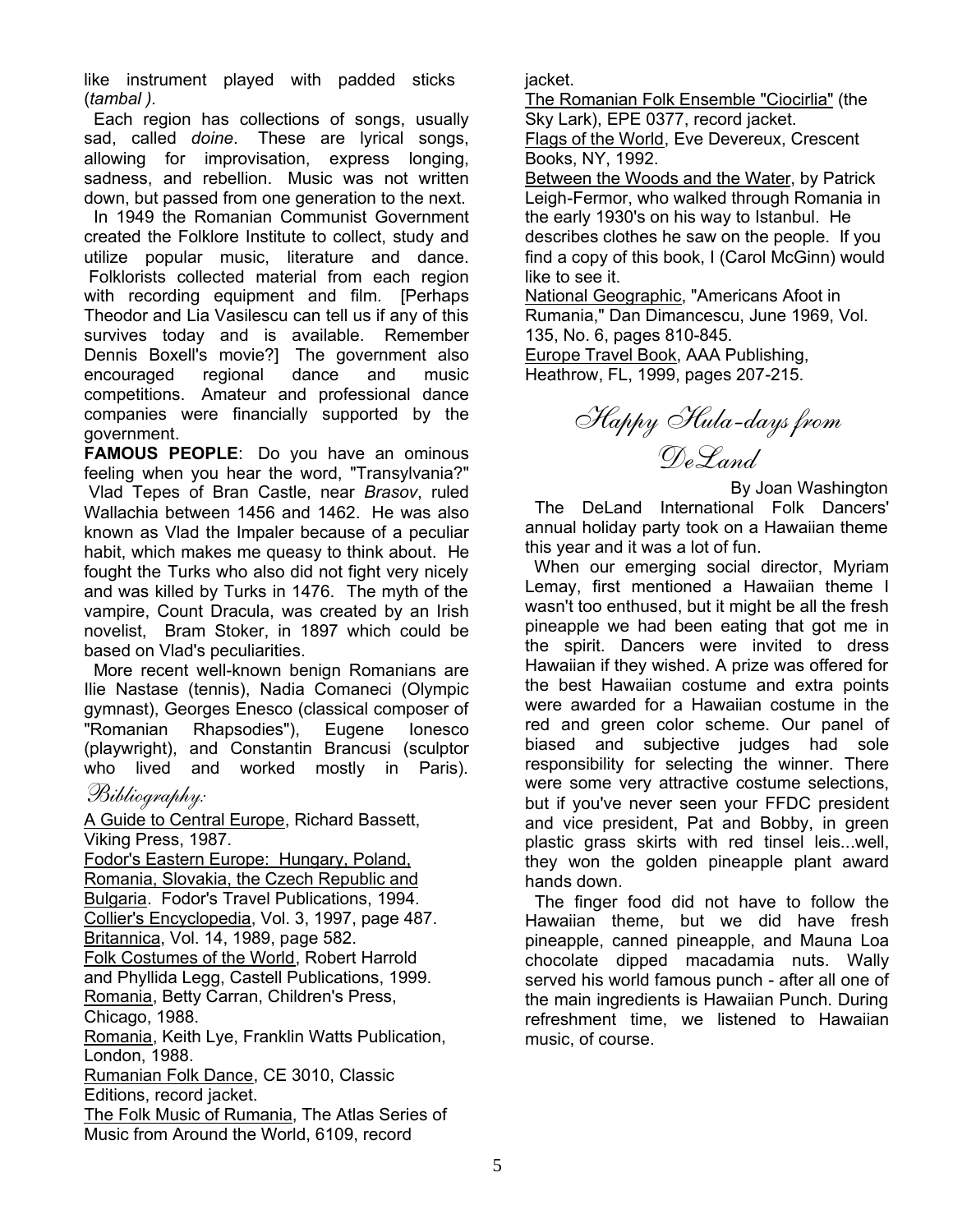# **Florida FolkDancer**

The Florida FolkDancer is a monthly publication of the Florida Folk Dance Council, Inc., a non-profit corporation whose purpose is to further knowledge, performance, and recreational enjoyment of International Folk Dance.

| President:           | Pat Henderson           |  |
|----------------------|-------------------------|--|
|                      | 9859 Berry Dease Rd.    |  |
|                      | Orlando, FL 32825       |  |
|                      | 407-275-6247            |  |
|                      | henderp@bellsouth.net   |  |
| Vice-President:      | <b>Bobby Quibodeaux</b> |  |
| Treasurer/Secretary: | <b>Terry Abrahams</b>   |  |

Please send all submissions to:

Newsletter Editor: Jan Lathi 38 St. Andrews Court. Palm Coast, FL 32137 amarjan@bestnetpc.com

Deadline:  $15<sup>th</sup>$  of the month prior to publication

Articles in the Florida Folk Dancer are a copyright of the Florida Folk Dance Council, Inc., or of their individual authors.

Subscriptions are \$15 per year and include membership in the Florida Folk Dance Council. The membership year runs from one Annual Camp (usually February) to the next. Members can receive the newsletter electronically if desired.

Check the following website for further information on folk dancing in Florida: www.folkdance.org

> Send your items for ethnic and dance happenings by emailing or mailing to the editor by the  $15<sup>th</sup>$  of the month deadline for inclusion in the following month's newsletter.

## **Mark Your Calendar:**

**Tamburitzans,** Saturday, January 5 in Crescent City at the George C. Miller Middle School. 7pm. Buy ticket at the door (usually \$10).

**Newcomers Party,** January 12, in Melbourne, 11 am to ?

**FFDC Camp Weekend,** February 22-25, 2002. Silver Springs, FL. Save this date!

**Israeli Dance Weekend** with Don Schillinger**,** April 6th & 7th, 2002, Longwood Park, 6050 Longwood Run Blvd., Sarasota, FL. \$35.00 covers dance & food. Sponsored by the Sarasota Grapeviners. Send check to Nancy Wilusz at 3880 Poinier Ct, Sarasota, FL 34232. e-mail contact Thekla at warka@home.com

**15th Annual Israeli Dance Workshop,**  sponsored by the JCC of Greater Orlando will be on April 27 and 28, 2002. Teacher to be announced.

**Dance on the Water, 18<sup>th</sup> annual folk dance** cruises. June 10-24, 2002 – Galapagos/Ecuador, July 23-Aug 6, 2002 – Alaska Inside Passage. Contact Mel Mann, 510-526-4033 or meldancing@aol.com or www.FolkDanceOnTheWater.org. (Several

Florida folk dancers plan to go to the Alaska trip. The more, the merrier, so check this out and join us for fun, education, and dancing enjoyment!)

**C O N G R A T U L A T I O N S TO DR. RALUCA ROSCA** on her dissertation, survival and graduation. We all dance in celebration for her! In fact, I think we'll have two Romanian dance workshops this year just to honor her Romanian contribution to our United States and Folk Dance subculture.. One at FL (used to be President's Day) camp and one at Rang Tang April 6th. We are also planning on attending WDC World Dance Camp in Tarpon Springs, Jan 4,5,6 Including the Tamburitzan show. What fun!! From Jenneine Lambert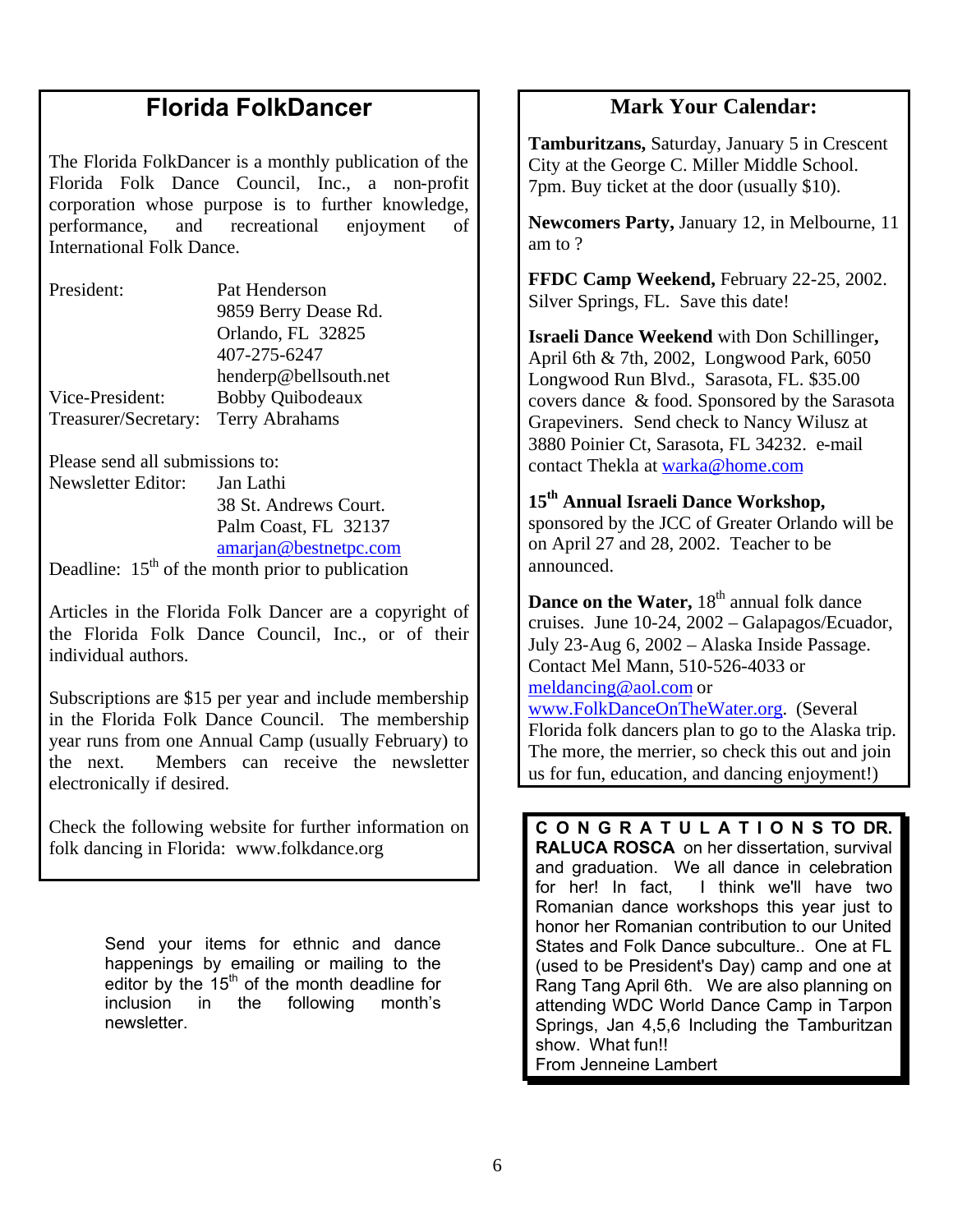Florida Folk Dance Council c/o Lathi 38 St. Andrews Court Palm Coast, FL 32137

# **First Class**





FLORIDA CAMP 2002 FEBRUARY 22-25, 2002 SILVER SPRINGS, FLORIDA INSTRUCTORS: SANDY STARKMAN Teaching International Dances AND THEODOR AND LIA VASILESCU Teaching Romanian Dances  **Florida Folk Dance Council, Inc.**